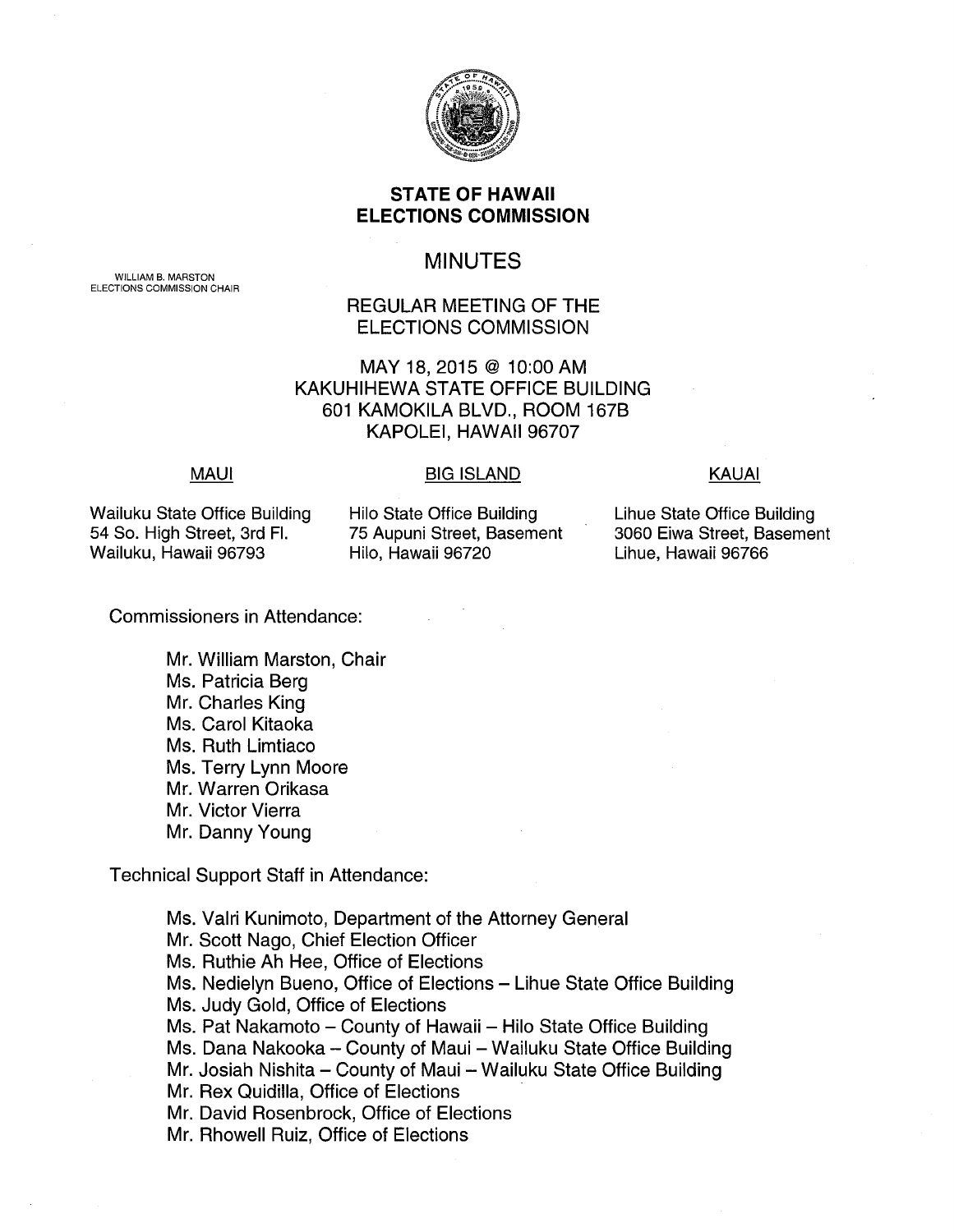> Ms. Cori Saiki - County of Hawaii - Hilo State Office Building Mr. Aaron Schulaner, Office of Elections Ms. Aulii Tenn, Office of Elections Ms. Jamee-Lee Toro-Lopes, Office of Elections Ms. Kristen Uyeda, Office of Elections Mr. Chris Wong, Office of Elections

Guests in Attendance- Kakuhihewa State Office Building:

Mr. Tine Howard - Hawaii News Now Mr. Jeff Kuwada- Wailuku State Office Building Mr. Stewart Maeda, Hawaii County Clerk- Hilo State Office Building Ms. Nina Magoun - County of Kauai - Lihue State Office Building Mr. Danny Mateo, County of Maui Mr. Jim Mendoza - Hawaii News Now Ms. Cindy Vaillancourt Ms. Valentyna Vizir Mr. Lyndon Yoshioka, County of Kauai

### PROCEEDINGS

I. Call to Order

Chair Marston called the meeting to order at 10:00 a.m. on May 18, 2015 at the Kakuhihewa State Office Building, Room 167B.

II. Roll Call and Determination of a Quorum

Elections Commission Secretary conducted roll call. All Commissioners were in attendance.

Ill. Approval of Minutes for the meeting of April 7, 2015

As there were no additions or corrections to the minutes, Commissioner King moved that the minutes be approved, the motion was seconded by Commissioner Orikasa and approved unanimously by the Commissioners.

- IV. Public Testimony- Any interested person may submit comments or testimony on any agenda item
	- a. County of Kauai Ms. Bueno informed no one available to testify.
	- b. County of Maui Mr. Nishita informed no one available to testify.
	- c. County of Hawaii Ms. Saiki informed no one available to testify.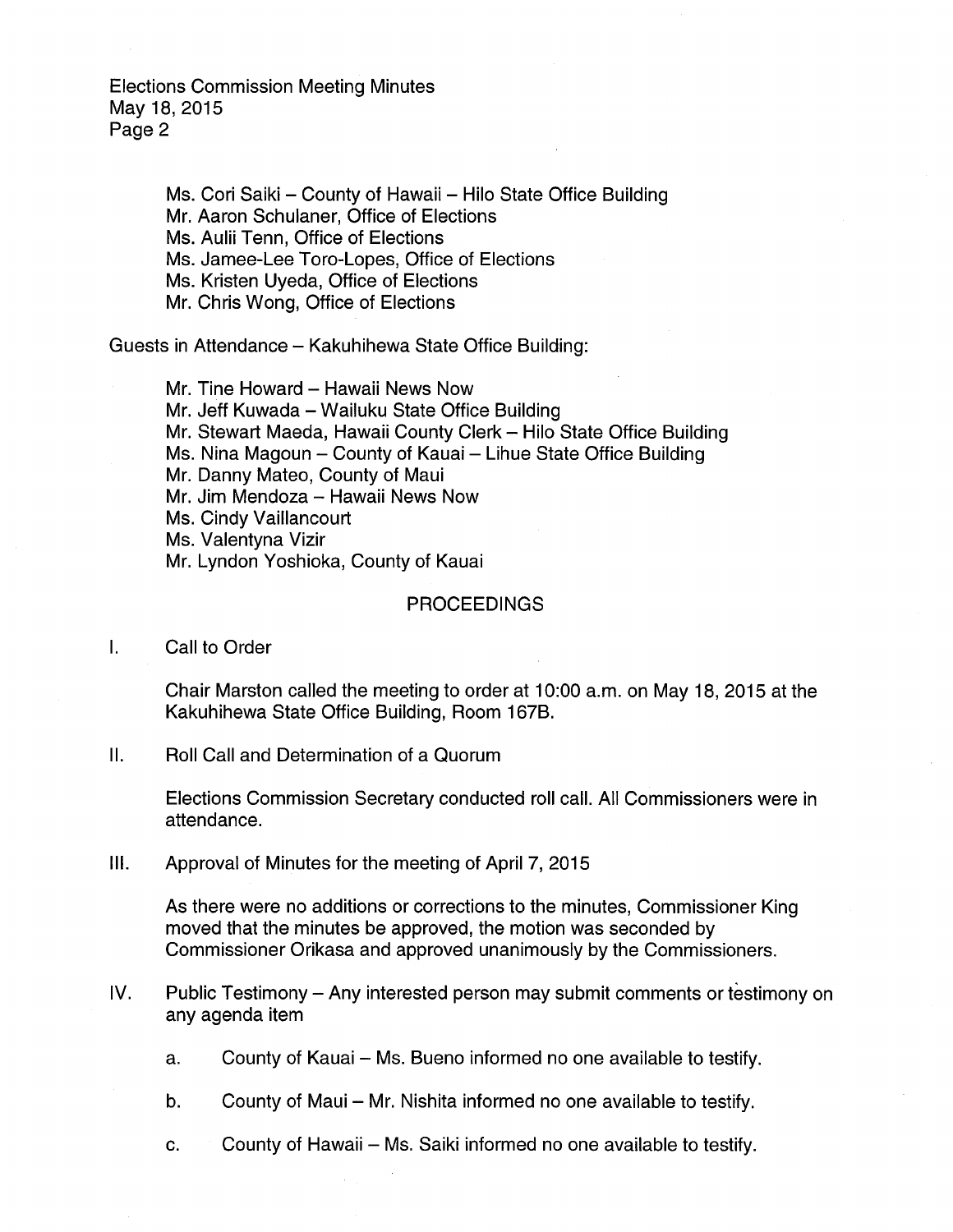- d. City and County of Honolulu  $-$  No one available to testify.
- V. Status of Operations Report from the Chief Election Officer, discussion and action, if appropriate

Chief Election Officer (CEO) Nago reported that since the last meeting, the Office of Elections (OE) has focused on legislation, online voter registration and revising the website. CEO Nago commented he will discuss legislation last, as it is an agenda item.

CEO Nago reported that OE completed the testing of the online voter registration. Starting in August, any qualified resident with a Hawaii Driver's License or State Identification can register online. The enabling legislation was enacted by the legislature in 2012 and the system will go live for the 2016 Elections. In August 2015, individuals can start registering to vote online.

CEO Nago reported OE is in the testing phase and determining what the best practices are for the adoption to the new statewide voter registration system. This is Phase II of the online voter registration; OE will migrate the voter registration system to the new system.

With reference to revising the OE website, CEO Nago reported that OE is set to go online soon. This will conform the OE website to the format or template used by all departments in the state.

With reference to legislation, there were two bills that passed this session and are awaiting approval from the Governor. The Governor has until July 14, 2015 to approve or veto bills.

- House Bill No. 179 relates to permanent absentee ballots. This bill requires the forwarding address for permanent absentee ballots to be the in-state mailing address in the voter's registration record. If someone is on vacation, or in college, they can utilize the seasonal absentee ballot application. This does not prevent them from voting absentee but the ballots will not automatically be sent to out-of-state addresses.
- Commissioner King inquired about APO addresses, and CEO Nago explained APO addresses are a different matter as federal requirements treat military overseas voters differently. Instead of having to request a ballot for every election and remembering to request a ballot, if a voter signs up for a permanent absentee ballot, one will automatically be mailed to the voter. The only difference is that the ballot will not be mailed to an out-of-state address.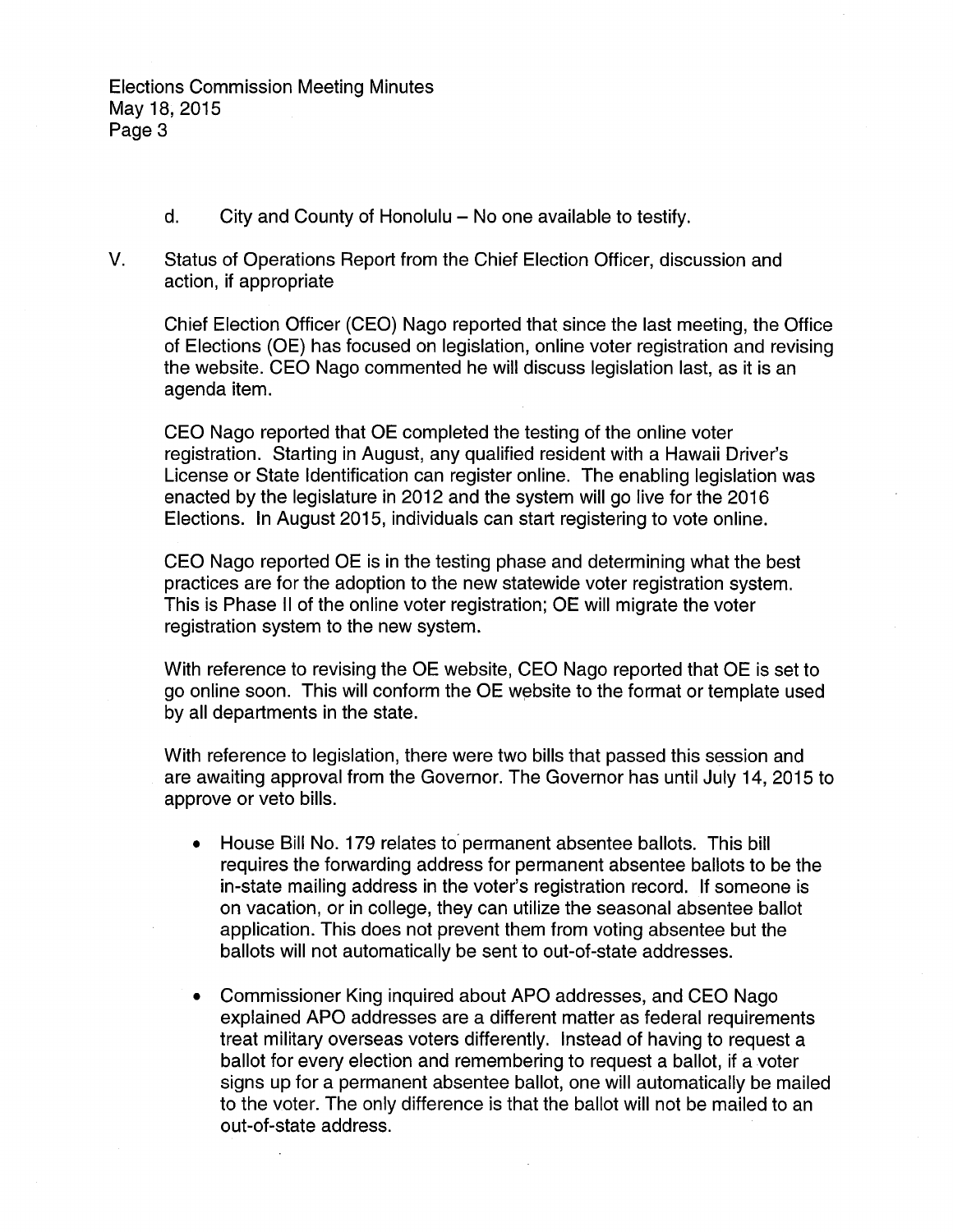- Senate Bill No. 440 relates to vacancy elections for the office of the U.S. Senator, and amends the candidate filing deadline. This was prompted by a recommendation by the U.S. Department of Justice to meet the 45-day overseas ballot requirement.
- House Bill No. 500, is the budget bill, OE did not get the money requested for voter education. OE will use federal funds for voter education.

Commissioner Orikasa referenced CEO Nago's report that the OE website will work with all other state web sites and asked if this was developed by OIMT. CEO Nago responded that previously, state agencies developed their own website and they all looked different. He did not recall when the mandate was issued to make state agencies' websites look similar and to have the same feel, but OE has been working on the website. Commissioner Orikasa verified that given the public input over the last few years, CEO Nago should strive to have the website become more easily maneuvered so the public can get information in an expeditious manner. CEO Nago replied that OE has noticed that members of the public are going to the website rather than calling the office for information. As a result, there are less calls coming into the office. So, OE has included more information on the website to make it more convenient for the public to access the information even after hours.

Commissioner Moore asked CEO Nago if he was given a reason as to why the budget request for voter education was not approved. CEO Nago explained OE has not received funds for voter education for years. OE has federal funds that can be, and has been, expended for that purpose, so that could be one of the reasons, but OE was not provided a reason for the denial of the budget request. The Legislature will not fund the voter education, if federal funds are available for that purpose. Commissioner Moore asked how much had been requested; CEO Nago advised \$143,000. Commissioner Moore asked what amount was available in federal funds. CEO Nago advised OE has federal funds to cover voter education for a few elections, but it will not be replenished. CEO Nago explained the reason we asked for funding this year is to inform the legislature that once the federal funds run out, voter education will need to be funded by the legislature.

Commissioner Limtiaco asked what amount is available in federal funds going forward. CEO Nago advised there was approximately \$6 million, some of which will be used for the new Voter Registration System. CEO Nago informed OE has funds to cover voter education for two to three election cycles. Commissioner Moore asked, when OE make these requests, is it essentially the same way OE has made the request in the past, or has the request been made in a different manner, or in a different way each year, in hopes of getting a different response. CEO Nago explained that when a budget request is made, OE provides a justification for the request which OE may modify to get the best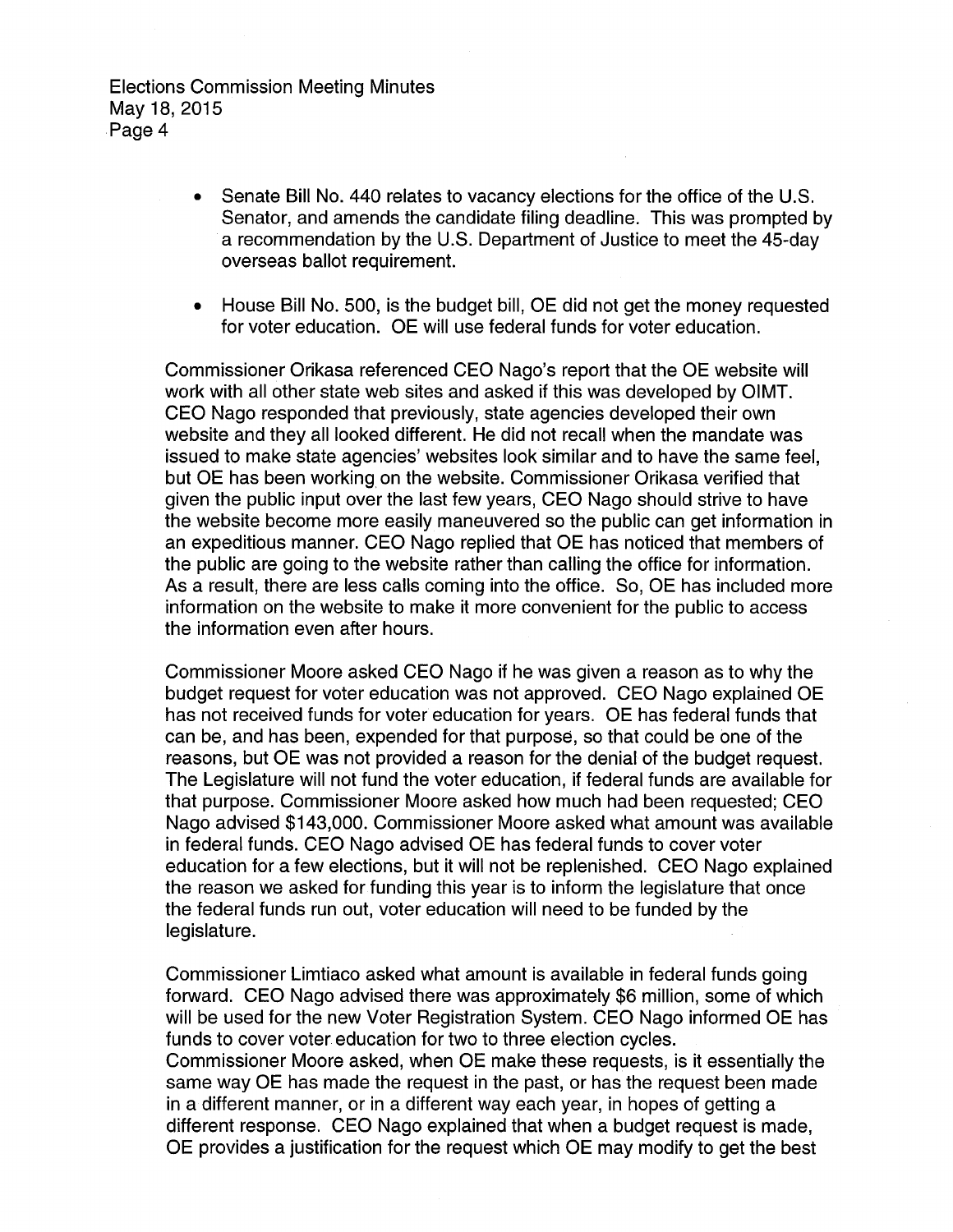> result. The request goes to the Department of Accounting and General Services (DAGS), then it goes to Budget and Finance (B&F). As far as the justification, OE tries to improve on it so there is a better chance of obtaining funding.

Commissioner Berg inquired about the all mail voting bill for Kauai (SB No. 287) that was not sent to the Governor for his signature, and asked if there is a possibility that the bill may come up again. CEO Nago noted that the bill did not pass out of the Conference Committee, and since this is the first year of the legislative biennium, all bills that did not pass this year, is still alive and could possibly come up in Conference again in the next session. Commissioner Berg questioned the timing of it if it does come up again. Will it be too late to conduct the Primary by mail, or would it be effective in the General Election. CEO Nago explained that the Governor has until July 14, this year, to approve or veto bills, and it would be around the same time next year to approve or veto bills. So we would not know until the middle of July 2016. With an August Primary, it would not be prudent to have an all mail election in 2016. Commissioner Berg commented that that was good, as she was not a proponent of conducting all mail in the 2016 Primary Election because there were a lot of loose ends.

Commissioner Berg also requested that sometime between now and then, she would like to see some procedures be put in place with respect to the signature authorization process. She commented a number of individuals have mentioned it, including those who testified, not only Commissioners, and we need to nail down the process and get something more specific on what happens to those ballots that are set aside. CEO Nago acknowledged her request.

Commissioner Orikasa stated he found it curious, that while elected officials decried the fact that voter turnout percentage had gone down, they did not approve a bill that would enhance our opportunity to increase that percentage. He commented it was counter-intuitive.

Commissioner Kitaoka inquired if OE is still working with the schools as part of the voter education program. CEO Nago informed the process has already started; request letters were mailed a couple of months ago to all of the schools. Commissioner Kitaoka asked if OE is conducting the program similar to how it was done last time around. CEO Nago confirmed the process is the same, a request is mailed to the school, if they indicate they want to participate, OE supplies the materials to provide to the students.

Commissioner Kitaoka indicated she's aware that the Department of Education (DOE) and the Hawaii State Bar Association's Civic Education Committee will again be doing voter education more widespread than previously done, and asked if OE is willing to work with her on that too. CEO Nago acknowledged her request and asked Commissioner Kitaoka to let him know what they need. CEO Nago commented he recalls a couple of years ago, the DOE tried to get voter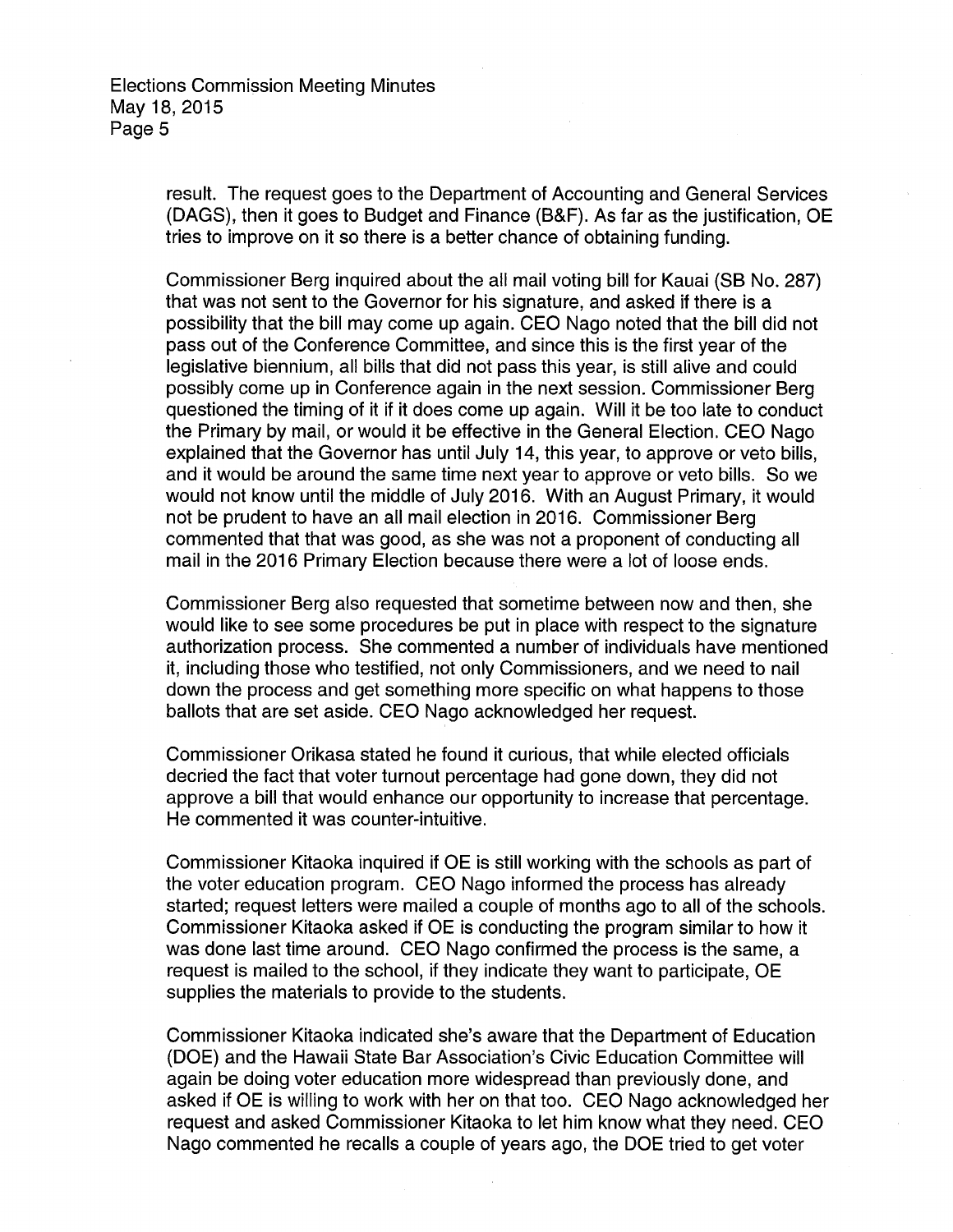> education in the curriculum but it did not happen. Commissioner Kitaoka stated she was not sure how they are going to proceed but since next year is an election year, they will try to start earlier in the year.

Commissioner King inquired if OE only approaches the DOE, or has the University of Hawaii (UH) been contacted. CEO Nago responded OE also approaches private schools, and advised he believes the colleges are required to have the forms available, as they receive the funds. OE general counsel Aaron Schulaner confirmed colleges receive federal funds and registration materials related to enrolling at UH. Commissioner King asked if there's a way to push a little more instead of just having a form for Registration, as they are eligible to vote.

CEO Nago explained with the high schools, as long as the students are 16-years of age or older, they can pre-register and once they turn 18-years they automatically become registered. CEO Nago informed that we want to target the high school level, get them signed up and ready to vote. The other thing is OE can register the voters but they may not actually vote. Why voting is important is another component that needs to be addressed, not necessarily by our office, but by the candidates. Turnout is an issue that only can be solved by participation of a lot of people, not simply by making it easier to register or making it easier to bring up the turnout, there are other factors that need to be looked at and addressed. CEO Nago added we are a part of the solution, we provide the registration forms, make them available, we have online registration now coming up for this election so, it's a solution but simply putting it on our shoulders, is not fair. It won't be solved that way; turnout will not go up basically by what we do. Commissioner King commented competitive races would help, and CEO Nago commented that's one of the ways.

Commissioner Kitaoka mentioned at the last election, her organization tried to register 16 year olds, so that's what they will target again, but inquired if OE would consider working with the elementary schools. CEO Nago advised that elementary schools has the program known as Kids Voting, which is not by OE. CEO Nago commented that we can work with elementary school students, but we are targeting 16 years and older since they can actually register. Commissioner Kitaoka asked if OE will work with her organization and the 16 year olds. CEO Nago responded affirmatively, and stated that the DOE is currently working with OE and anyone who is 16 years or older. Commissioner Kitaoka commented that the Superintendent is also a member on the Civic Education Committee.

Commissioner Limtiaco inquired regarding the online voter registration capability, can individuals use their phones? CEO Nago responded, yes, but they will need to have a Hawaii Driver's License or State ID, for the signature, one or the other.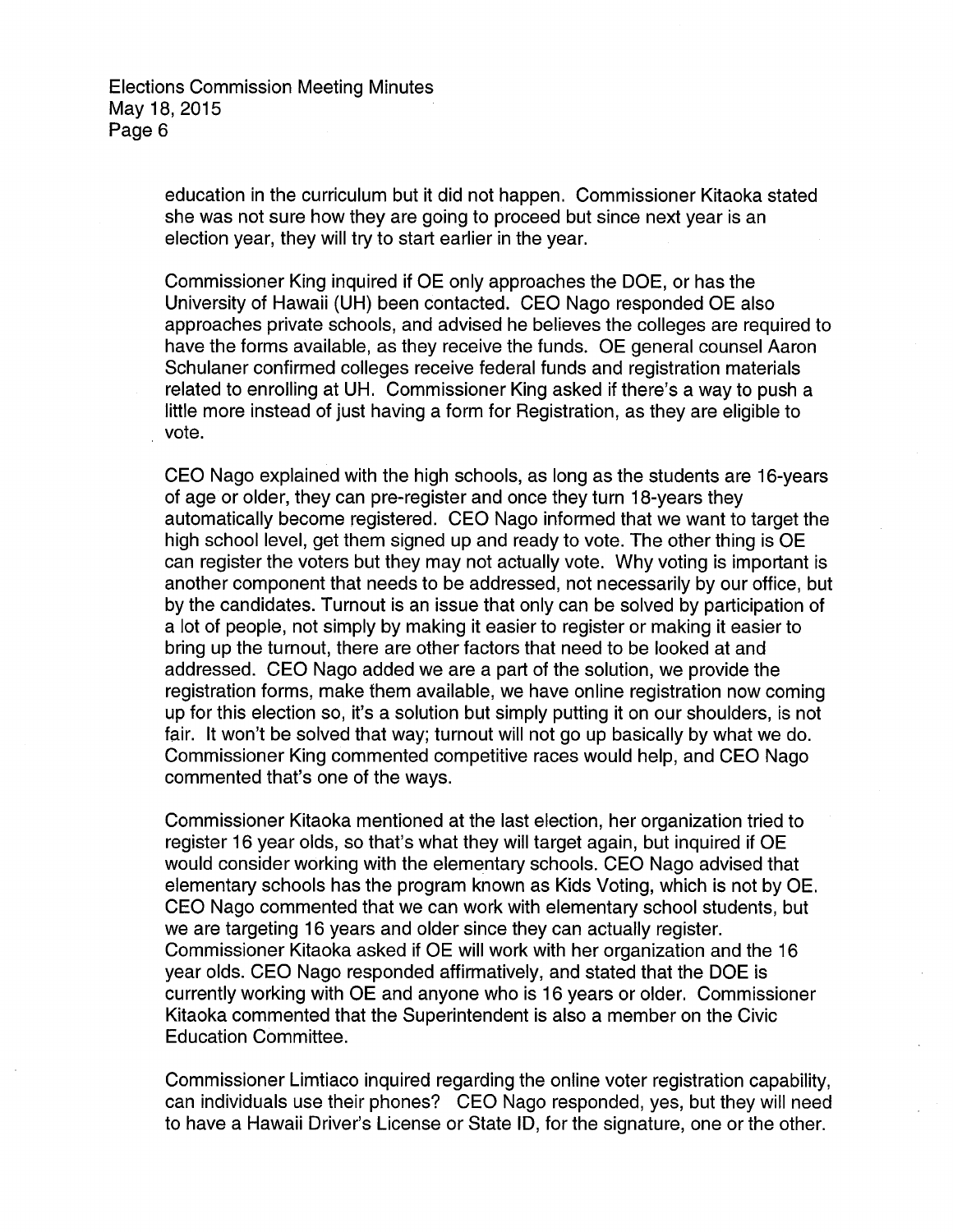> Chair Marston asked if there were any comments or questions, as there were none, he thanked CEO Nago.

Chair Marston stated, turning to Item VII, is there any further discussion about the method of evaluation that we've gone through on the Chief Election Officer.

VI. Discussion of 2015 Legislative Bills as they affect the Office of Elections and the Elections Commission and action, if appropriate

Deputy AG Kunimoto requested to go back to Item No. VI, discussion of legislative bills. Deputy AG Kunimoto stated, in addition to the legislative bills that CEO Nago reported in agenda item no. V, House Bill No. 15 also passed and is currently being reviewed at the Attorney General's (AG) Office. She explained Ms. Janet Mason previously referred to this bill, indicating it was a good bill, dealing with the statewide distribution of absentee ballots, and the legislature tacked on a separate provision regarding the Elections Commission, which Ms. Mason referred to as a "Frankenbill". The bill was replaced with a different provision that deals with absentee ballot at the back end, and at the front end, providing that the Election Officer is an at-will employee, requires the performance evaluation within two months after the General Election is verified, and requires the Commission to hold a public hearing on the evaluation. The AG's Office is still looking at the bill to determine whether there are any problems with it, but it has been passed by the legislature, it's not retrospective, and does not affect any evaluation that is done today.

Commissioner Berg requested clarification whether the bill is the evaluation of the Chief Election Officer or the operations of the elections in general. Deputy AG Kunimoto stated it appeared to be both; since the performance evaluation of the Chief Election Officer is within two months after the General Election.

Commissioner Limtiaco informed that House Bill No. 15 is listed on the chart that was received previously, and noted it states transmitted to Governor, and asked, when that is stated, does that mean it goes to the AG's Office. Deputy AG Kunimoto confirmed that the AG's office reviews bills that are transmitted to the Governor.

Commissioner Moore inquired if comments or discussion of the bill was required, and Deputy AG Kunimoto responded that no discussion was necessary but the Commission should be aware of the bill. Chair Marston asked if there were any comments on HB No. 15, and commented he doesn't think much has changed, the Elections Commission has always had the ability to determine the fate, if you will, of the Chief Election Officer. Deputy AG Kunimoto noted, HB No. 15 requires that the evaluation is done after the General Election. Commissioner Moore commented she thinks that's an important piece and feels very strongly that right after the election the Commission should get in gear to do that,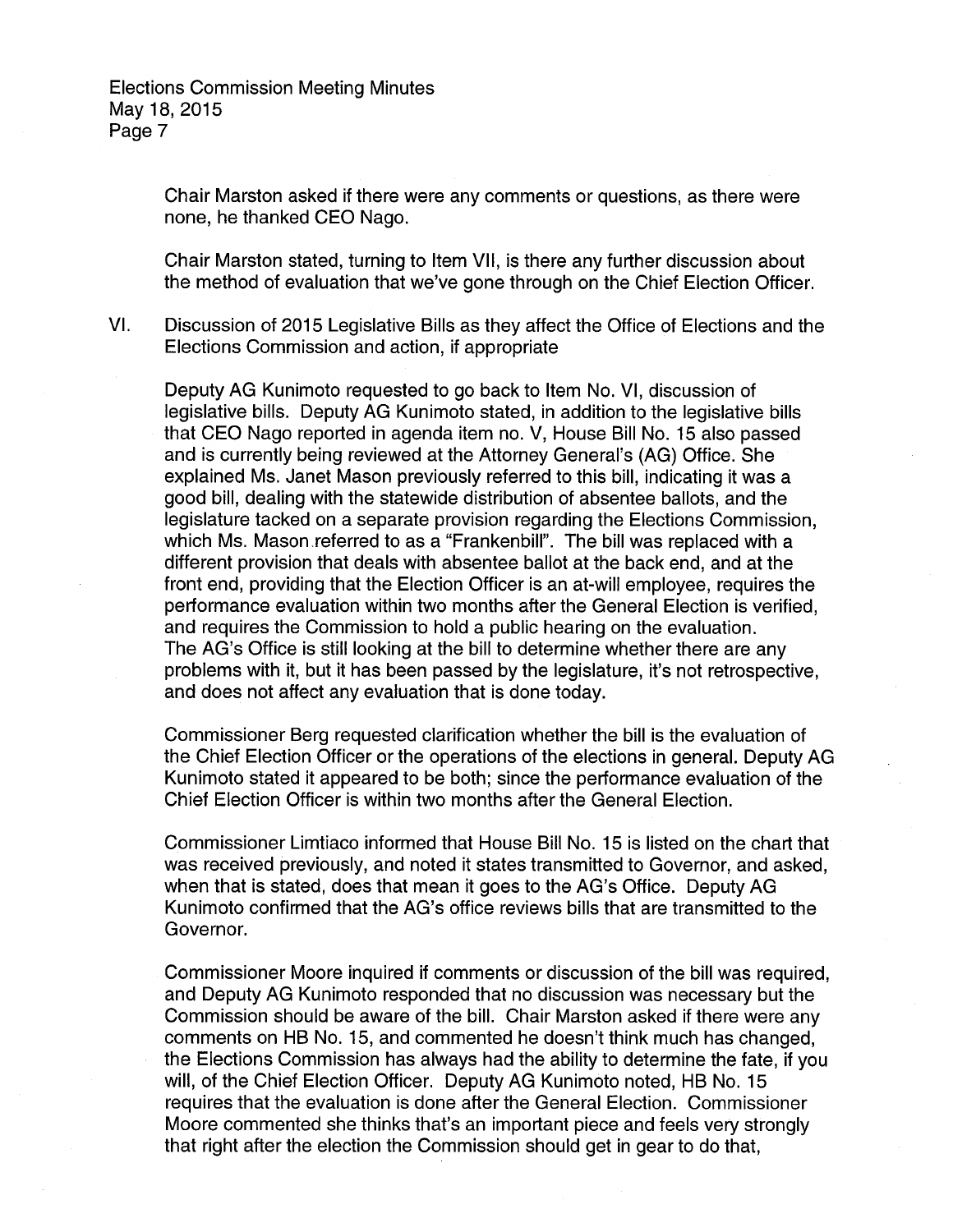> because that is when everything is fresh in the minds of the CEO and the Commissioners.

Commissioner Berg inquired how it relates to the Biennial Report that was just turned in. Deputy AG Kunimoto stated she was not sure what the relationship was but the evaluation and the report is due at the same time.

Commissioner Moore commented she did inquire of some legislator and this is totally separate; the Commission's report to the legislative body is advising them on what, how they might move forward and things they might do, whereas the evaluation of the CEO is a totally separate function of our Commission, and we have to separate the two.

Chair Marston added that since the evaluation was required within two months of the General Election, it must be completed by the first part of January. This means that the Commission will have to schedule meetings through the holidays, which may or may not be convenient for everybody, so there is a time consideration there.

Commissioner King asked CEO Nago how long is certification process usually, and CEO Nago responded 20-days after the election. Deputy AG Kunimoto noted it would be approximately Thanksgiving.

VII. Discussion of method of evaluation for the Chief Election Officer and action, if appropriate

Chair Marston asked if there was any discussion on the method of evaluation that we have gone through for the Chief Election Officer. Commissioner Orikasa commented that he thought it was well laid out and thought it provided a good opportunity for the Commissioners to discuss. Chair Marston commented, we will discuss that obviously in Executive Session.

Commissioner Moore stated she had a comment, and stated she felt this is too important for her to speak extemporaneously, so she read the following statement:

"I'm concerned and disappointed by the potential breach of confidentiality in handling our individual responses, I feel it disrespects the private process of the Commission still working to reach a consensus and it disrespects the CEO undergoing this stressful process of performance evaluation yet again, perhaps it was too much to ask a human being who has worked as the CEO's right hand for at least five years to be the sole container of inside information. It appears that the required May 1st 2015 deadline for our submissions had less to do with providing turnaround time to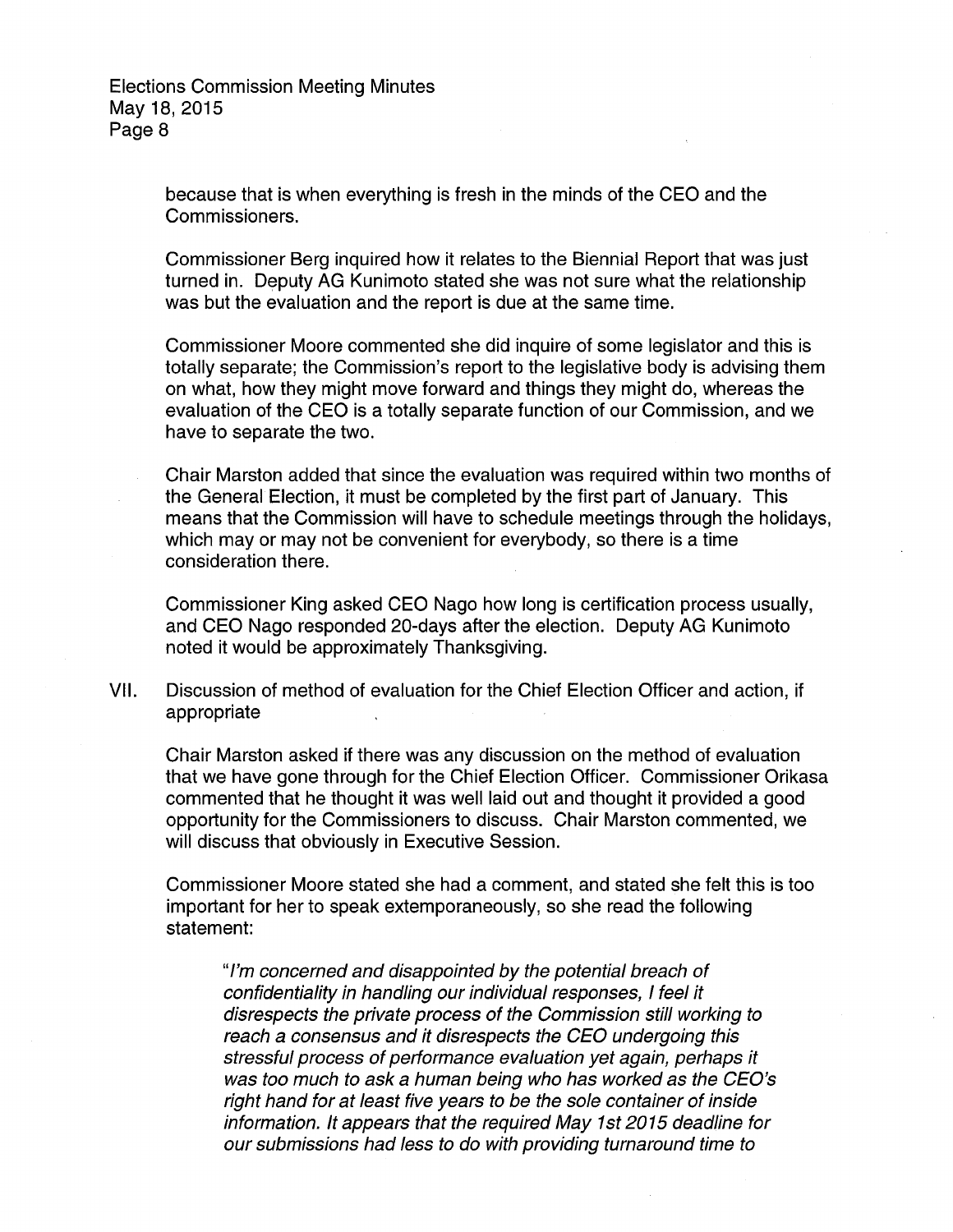> share responses with each Commissioner and more to do with informing the CEO and staff throughout the state which way the wind was blowing. My concern is farther reaching, how can we attract substantive Commissioners and Chairs moving forward, this has already been a serious problem how do we establish the autonomy of the Commission to act without undue outside influence or interference. I fear we've been compromised."

Chair Marston asked, how Commissioner Moore felt the Commission has been compromised. Commissioner Moore responded, she knows for a fact that some of what we have shared was not kept as confidential as the Commission had wished it to be; that may not matter to most people, but she thinks that most of the Commissioners taking on this position are aware'of the high profile nature of what the Commission is doing; she is concerned about the Commission's process, because her understanding, based on prior Commission meetings was that, the Commission would have a confidential exchange of information, then the Commissioners would meet in Executive Session; and out of the Commission as a body there would come a consensus of what was best moving forward.

Chair Marston commented that is what the Commission is going to do.

Commissioner Young asked Commissioner Moore, when she said compromise, what is she talking about? Chair Marston stated he does not understand. Commissioner Young then asked, how the Commission got this shared information compromised. Commissioner Moore responded that she does not want to, and is not here to try to point a finger. Commissioner Young restated, when Commissioner Moore said "compromise", how does she know it was compromised and to what degree was it compromised? Commissioner Moore responded that she has information or people have approached her about her comments that she sent in. Commissioner Young noted, comments that Commissioner Moore sent to Judy Gold, leaked out, or was shared with others? Commissioner Moore stated, correct, yes, somehow yes, and that dismays her. Commissioner Young stated he would like to know what it is, and if Commissioner Moore would want to share that. Commissioner Moore stated, to be honest, she intends to share that in Executive Session. But, for the record, she felt she needed to make her statement and she'll share, hopefully among Commissioners, because that's where it's properly placed, to be discussed.

Chair Marston noted it will be deferred to Executive Session.

VIII. Open Forum: Public comments on issues for the Commission's consideration for the next Commission meeting and action, if appropriate. Presentations limited to three minutes.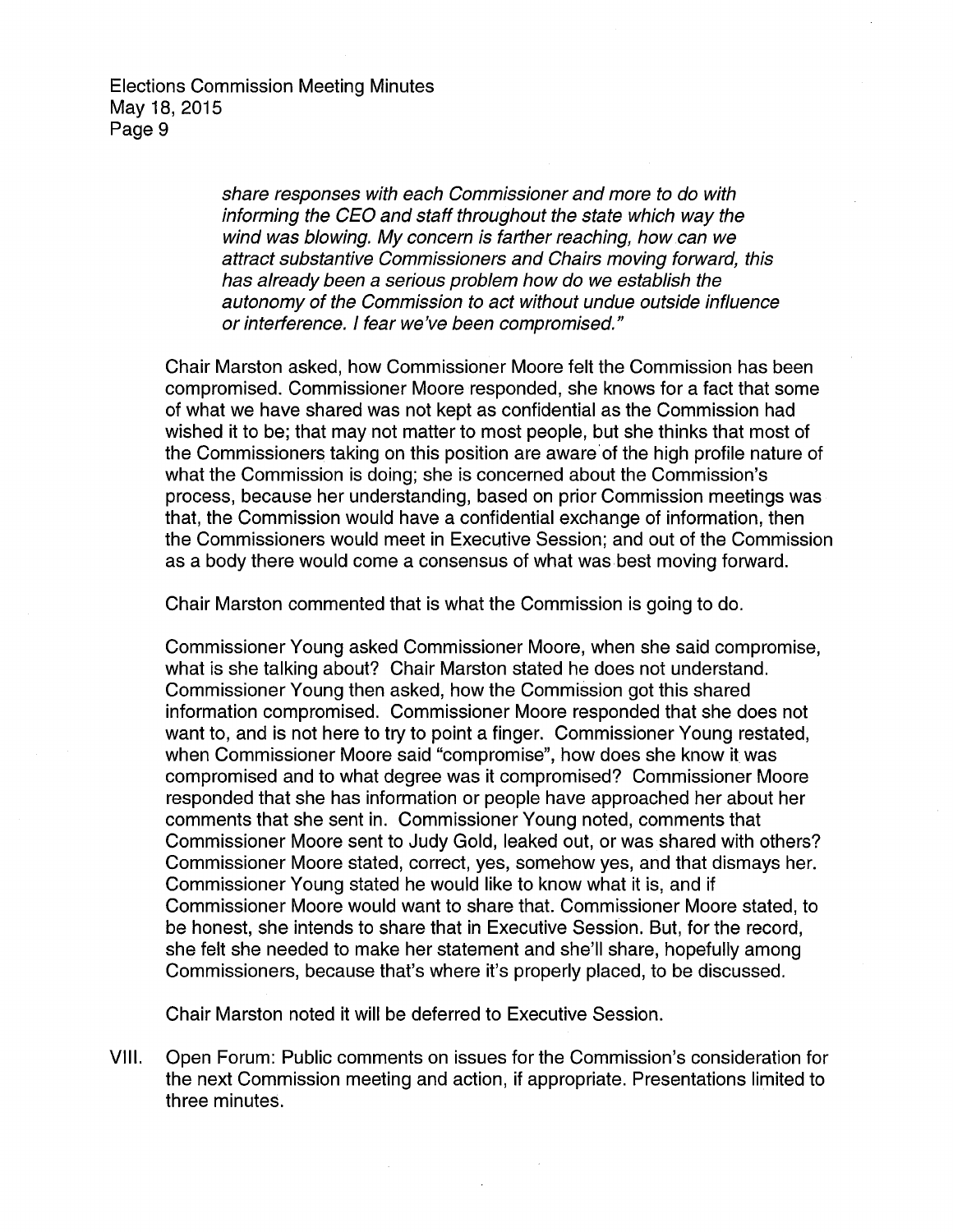- a. County of Kauai Ms. Nina Magoun responded, no comments, but thanked the Commission for the opportunity.
- b. County of Maui Mr. Nishita responded, no comments from Maui.

**Danny Mateo-** Mr. Mateo, County Clerk from the County of Maui, thanked the Commission for this opportunity to comment. Although he had the opportunity to provide testimony on the island of Maui, he felt it was important enough to be here and share his comments with the Commissioners directly. Mr. Mateo commented the Clerks had the opportunity to provide responses to the evaluation forms for part of the discussions later today with the reappointment or reevaluation of the CEO. Unfortunately for the counties, a lot of the questions that were proposed or presented to the County Clerks did not refer to the relationship between County Clerks' county operations and the Chief Election Officer. However, they did address directly those questions that did pertain to them, and in addition to those questions, Maui County also provided additional attachments responding to the evaluation of the Chief Election Officer. Further, as the County Clerk of the County of Maui, he also attached his own personal letter of support for the Chief Election Officer.

Mr. Mateo stated he does not know how involved each one of the Commissioners are with the elections process, but numerous working functions of elections can really become overwhelming and unless you are directly involved, or you participate, or see it, you don't really have a clue of the intricacies involved. Mr. Mateo explained that he wants to share with the Commissioners what he knows of the process and of dealing with the CEO. Mr. Mateo stated he's a newly elected County Clerk for the County of Maui; he's been in office for about one-year and five-months, and for him, when he needed to get information about the elections process, the Chief Election Officer was there for him. When he needed clarification on the processes, because the elections process that he deals with is overwhelming, the Chief Election Officer was there. When he needed explanations about policies, the Chief Election Officer was there to help him. When he had to deal with challenges and disqualifications of candidates, the Chief Election Officer was there. When Maui County had to deal with a very hotly contested initiative process, the Chief Election Officer did provide support, encouragement, and also made resources available to them, in attempting to deal with their own difficult process. So, for him, it is reassuring to know that the State does have a CEO that treats the County Clerks as part of a team. Mr. Mateo stated, we are not Maui Island, we are not Kauai, we are not Big Island, we are one team, and in order to make this very difficult process work, he is very pleased and very proud to have been a part of this last election and working with the CEO at this point. He thanked the Commission for the opportunity of being able to be here this morning and sharing his own mana' o and his feelings.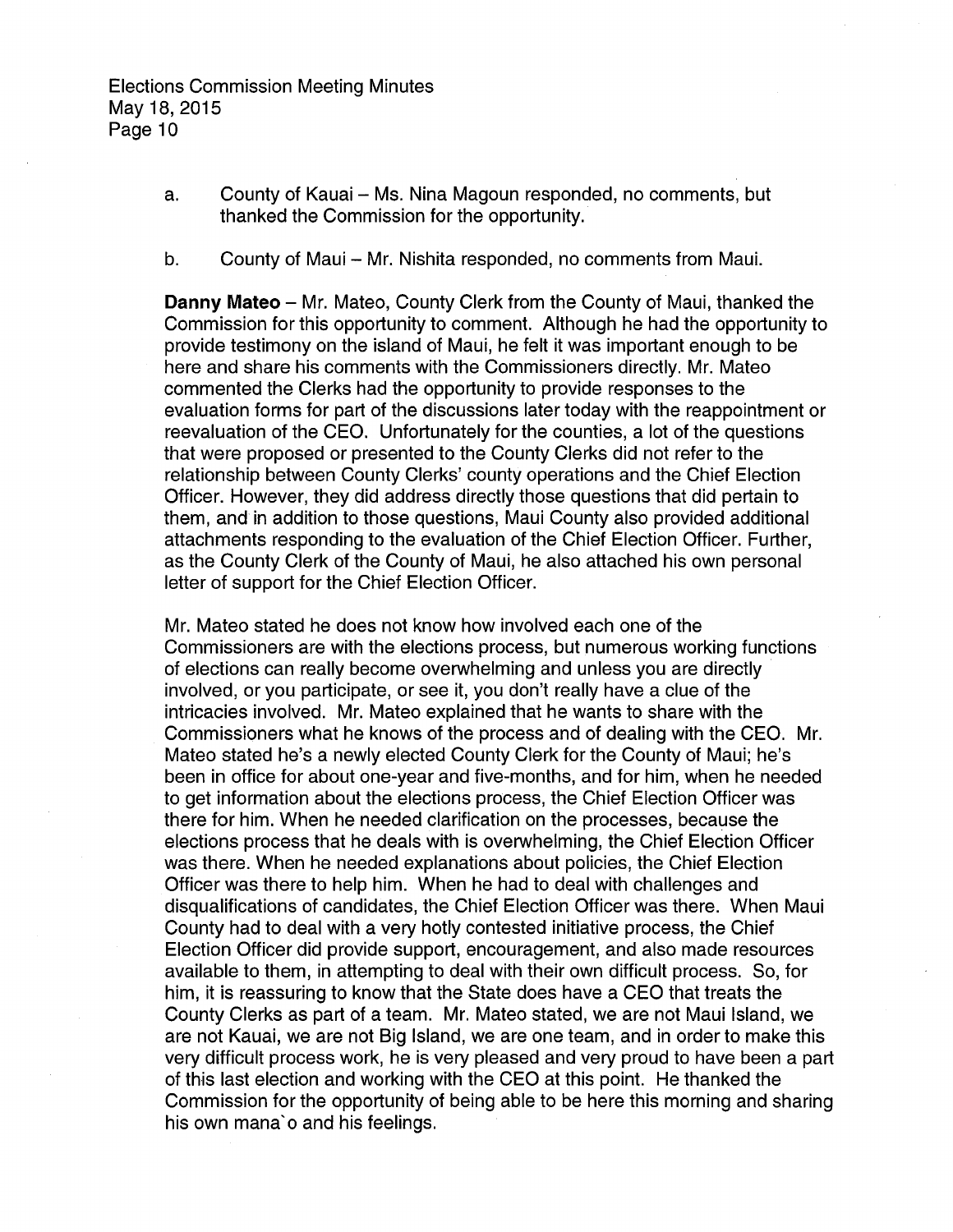> Commissioner Young asked, in a nutshell, whether Mr. Mateo was happy with this Chief Election Officer. Mr. Mateo responded that he is because of many reasons and one is the accountability and the responsiveness that he and the counties, from the neighbor islands, got directly from the CEO.

Commissioner Moore asked for clarification as to how long Mr. Mateo was in his position before the Primary. Mr. Mateo noted the Primary was in August and he started the ending of December, so about eight months.

- c. County of Hawaii Ms. Saiki responded, no comments from the County of Hawaii.
- d. City and County of Honolulu

**Cindy Vaillancourt** – Ms. Vaillancourt stated in the interest of full and fair disclosure, she is here on her personal time, she is a state employee, and works for the House of Representatives. She advised she is also part of the Election Observer Team which happens to be one of the most robust in the country. Additionally, Ms. Vaillancourt noted she has worked in election processes in other states besides Hawaii as a concerned citizen.

Ms. Vaillancourt stated, throughout the hearings and reading information that we see, it seems there is a lot of information that gets out there that is not really vetted.

Ms. Vaillancourt noted that Commissioner Moore had mentioned a breach of confidentiality, something of that, and it reminded her of another meeting several months ago where someone came in, said, "we heard that they were doing this, and they were doing that", and Ms. Vaillancourt had to get up and had to say, excuse me but I'm here to say, when you were accusing people, and the CEO and his team of not being in the Capitol at a certain time, and as one of the Observers, I was there and I was actually able to say, okay, this is truly what happened. That particular official did comment to Ms. Vaillancourt that she is glad she knew somebody who was there. However, Ms. Vaillancourt's initial reaction was though, perhaps she should have checked her facts before she went on public record with the letter stating what several of her constituents had told her.

Ms. Vaillancourt noted that she works for an elected official and she also knows that with the number of calls that is received in their office, there are basically three sides to every issue- yours, mine and the truth. So, we do have to do a whole lot of fact-checking on that.

Ms. Vaillancourt stated she is saying this because she feels that in the State of Hawaii, having been involved with the Election Observer Team, and based on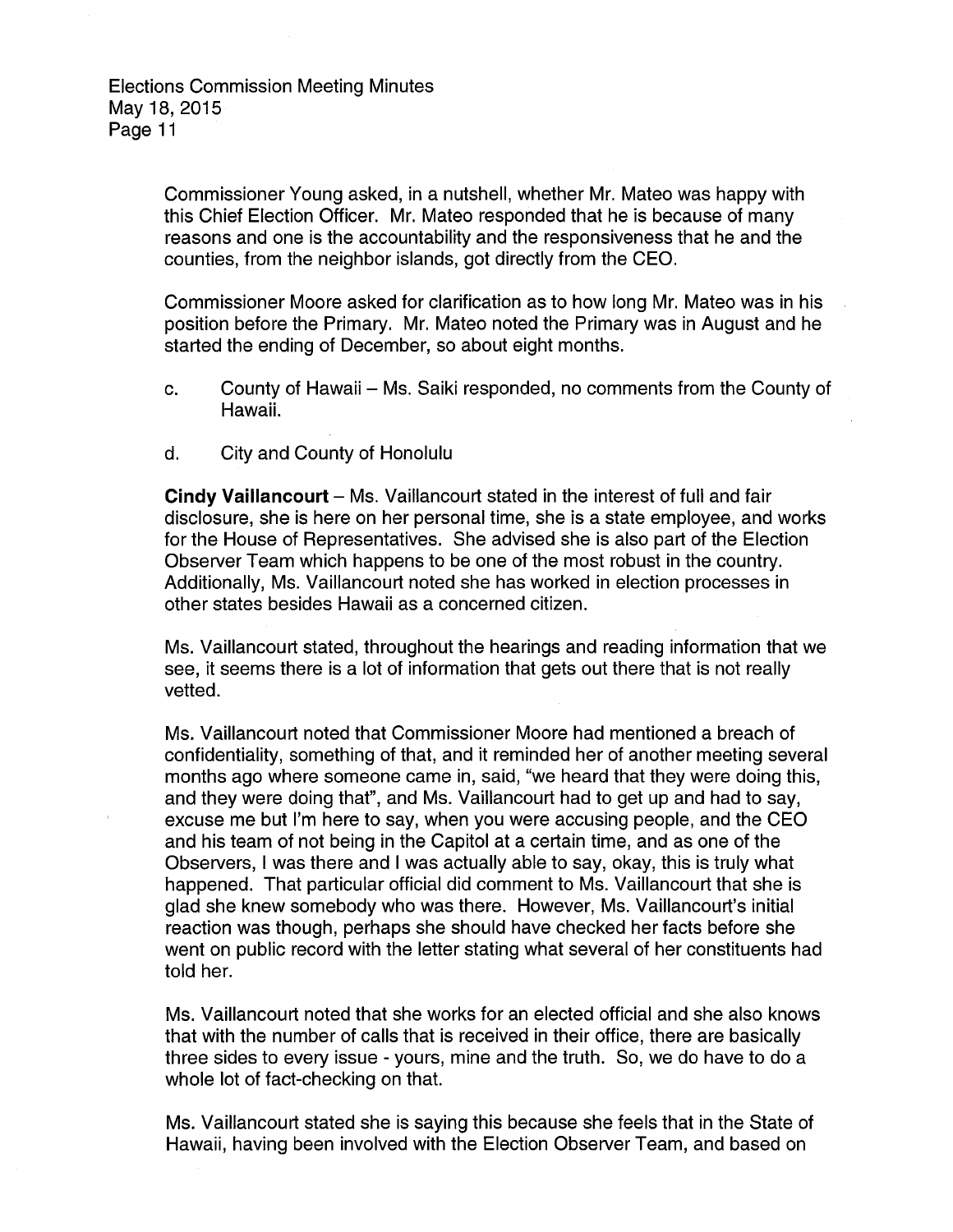her experience with process development for private corporations, for the military, for non-profits, one of the things she can unequivocally say though, is the leadership that we have gotten from the current CEO in terms of what is expected of the folks who are Observers, and what is expected of the public, going to different locations during the early voting; and as a person who has been trained by the U.S. Air Force to know how to go in and spot things, she thinks that as American tax payers, you've got your money's worth on that. Ms. Vaillancourt added she can pretty quickly see if there is something that is not going as it should be. And she would like to say though, that, her experience here in the state, and she's been doing this since she moved here permanently, almost six years ago, her experience compared to other states, we have somebody who really cares. And when we hear of things, we have to take them with a grain of salt, and before any actions are taken, she would ask that not only as members of the Commission, but also as individuals, the Commission should make sure that it's something that really happened, that is verifiable. There are three sides to every story, yours, mine and the truth, and she thinks that as members of the public, and as members in the position of the public trust, that is something that we should strive for, in whatever the issue at hand may be.

Commissioner Young asked Ms. Vaillancourt, in a nutshell, you saw the election being held, what is your observation.

Ms. Vaillancourt responded, from the first time she started working, which was the Special Election in 2010, she feels that the procedures are in place, people are aware of the procedures, there's been a thorough job of making sure the people have resources, but she sees this not only from that team but also from members of the public. When she goes to Honolulu Hale, and there is early walk-in voting where she does her voting, she sees they are responsive people, and she sometimes will listen and see if they are giving the correct answer. So, yes, from the slice of observation she has been able to have in differing areas, again, as Election Observers we go out to the warehouse and we test. The media comes out, they show this on TV, and she feels that those processes are well-thought through.

If there are any gaps or issues, she feels she can pick up the phone, and go either to the CEO or somebody there and say, hey, she noticed this. A note is taken on it and you know what? She got a call back, stating this is what happened, we found this, we solved this, and thank you for bringing that up. She added, for her, in the areas of responsibility that she has had, yes, it has been. Even in the arena in her official job, they have had incidents where people came and called and said certain things, at least she knows who she can go to, but she also knows, that she is not going to repeat, unverified, unconfirmed information. And, based on those situations, we were able to make some calls and said, yes, that was handled the way it should have been.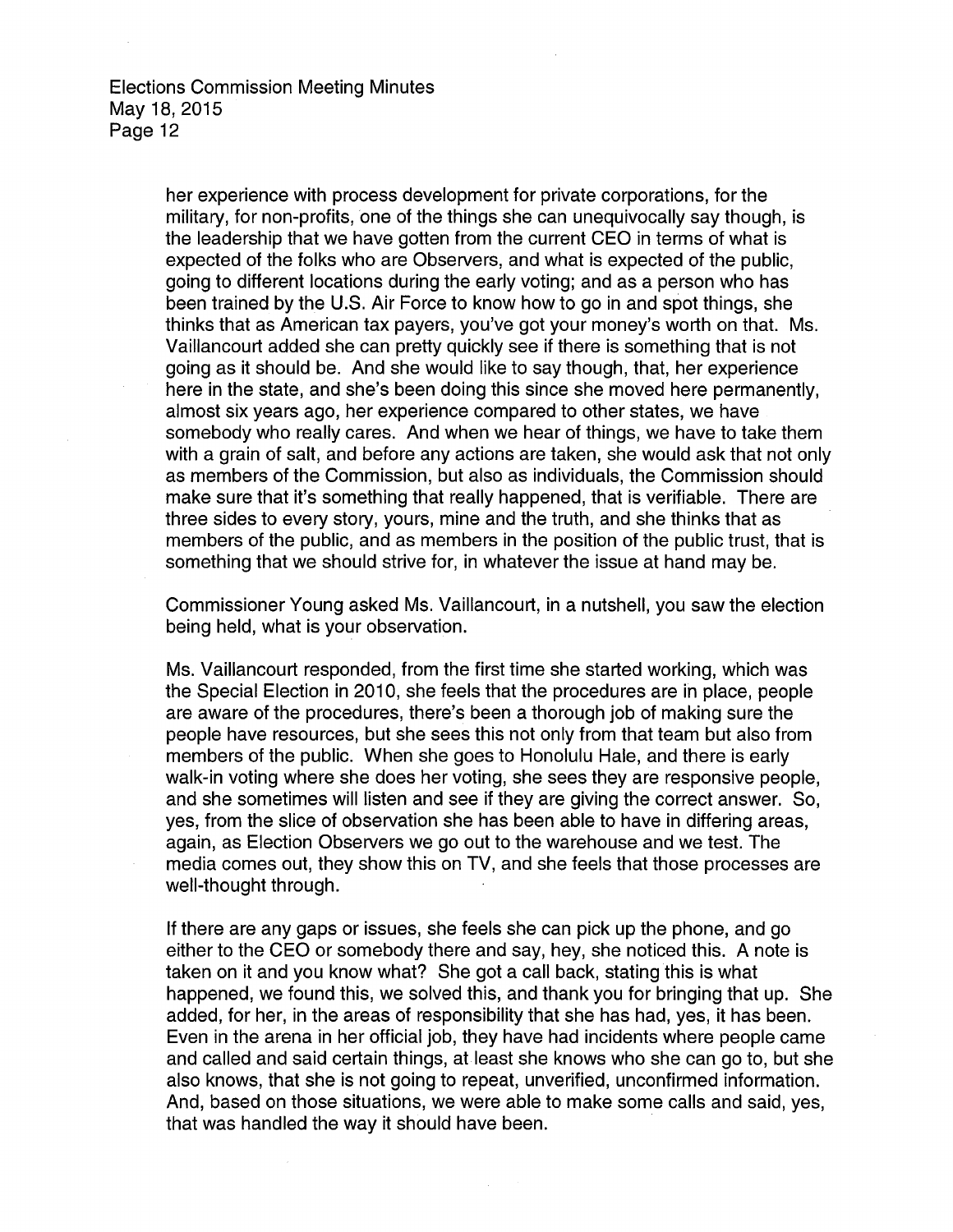> Commissioner Young inquired if the SOPs, Standard Operating Procedures, are adequate, and in good order. Ms. Vaillancourt responded yes; she added her area is sliced, but yet again, she's trained to be able to look at an organization and have had to do inspections in 15-minutes, so she can tell you pretty much what the morale of the organization was, and where there were any liabilities. Ms. Vaillancourt added she comes with 40 years of experience in working with these kinds of things with individuals and organizations and she thinks that it gives her an eye that's trained a little differently to understand that it is not always what you see on the surface, or what appears on the surface.

> With no further comments, Chair Marston asked for a motion to go into executive session to consider and discuss the evaluation and retention or reappointment of the Chief Election Officer, pursuant to Section 92-5(a)(2), HRS; to consider and discuss the salary adjustment for the Chief Election Officer, pursuant to Section 92-5(a)(2), HRS; and consult with the board's attorney on questions and issues pertaining to the board's powers and duties regarding the expiration of terms and the anticipated vacancy of the Elections Commission chair.

> The motion was made by Commissioner Young and seconded by Commissioner Moore and unanimously approved by the Commissioners.

The Commission dissolved into Executive Session at 10:39 a.m.

IX. Executive Session

Pursuant to Section 92-5(a)(2), HRS, to consider and discuss the evaluation and retention or reappointment of the Chief Election Officer, where consideration of matters affecting privacy will be involved.

Pursuant to Section 92-5(a)(2), HRS, to consider and discuss salary adjustment of the Chief Election Officer, pursuant to Section 11-1.6(e), HRS, and action, if appropriate.

Pursuant to Section 92-5(a)(4), HRS, to consult With the board's attorney on questions and issues pertaining to the board's powers and duties regarding the expiration of terms and discuss the anticipated vacancy of the Elections Commission Chair, and action, if appropriate.

The Commission resolved into open meeting at 12:19 p.m.

X. Discussion of the reappointment of the Chief Election Officer and action, if appropriate.